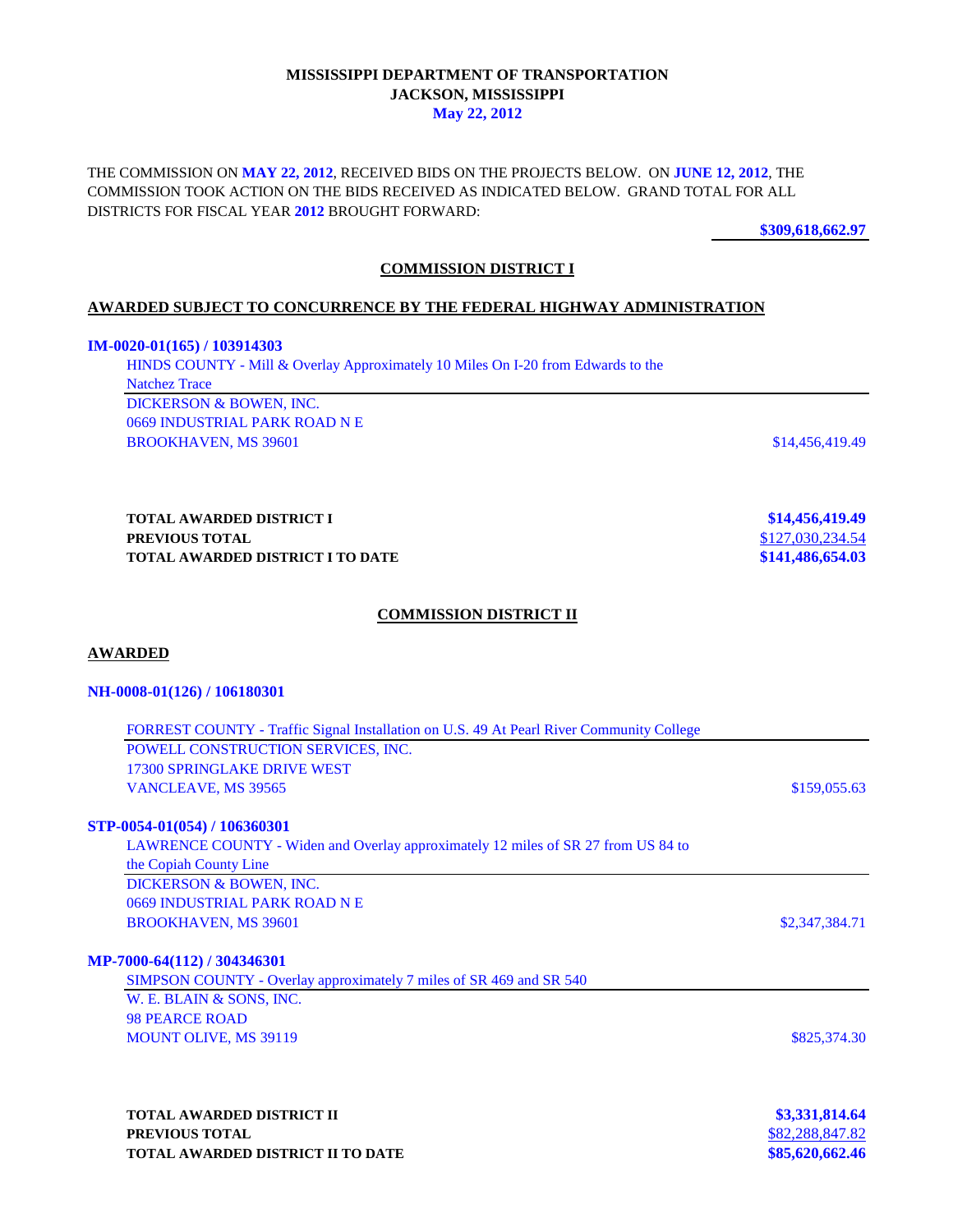## **COMMISSION DISTRICT III**

# **AWARDED SUBJECT TO CONCURRENCE BY THE FEDERAL HIGHWAY ADMINISTRATION**

## **STP-0029-02(014) / 102556312**

| DESOTO COUNTY - Grade & Bridge, 4-lanes on SR 304/I-269 from SR 305 to Coldwater River |                 |
|----------------------------------------------------------------------------------------|-----------------|
| <b>Bridge</b>                                                                          |                 |
| JOE MCGEE CONSTRUCTION COMPANY, INC.                                                   |                 |
| <b>6609 STEVE LEE DRIVE</b>                                                            |                 |
| <b>LAKE, MS 39092</b>                                                                  | \$39,998,460.65 |
| IM-0055-03(086) / 105918301                                                            |                 |
| YALOBUSHA COUNTY - Mill & Overlay approximately 13 Miles of I-55 from SR 330 to        |                 |
| <b>Panola County Line</b>                                                              |                 |
| SUPERIOR ASPHALT, INC.                                                                 |                 |
| 6000 I-55 SOUTH                                                                        |                 |
| <b>BYRAM, MS 39272</b>                                                                 | \$17,533,002.50 |
| <b>AWARDED</b>                                                                         |                 |
| STP-0019-02(045) / 106314301                                                           |                 |
| LAFAYETTE COUNTY - Widen & Overlay approximately 11 Miles of SR 7 from End of 4        |                 |
| Lanes in Oxford to Marshall County Line                                                |                 |
| <b>LEHMAN-ROBERTS COMPANY</b>                                                          |                 |
| <b>1111 WILSON STREET</b>                                                              |                 |
| MEMPHIS, TN 38106                                                                      | \$3,956,720.80  |
| BR-0031-01(016) / 103318301                                                            |                 |
| TATE COUNTY - Bridge Replacements on SR 305 from SR 4 to the Desoto County Line        |                 |
| N. L. CARSON CONSTRUCTION COMPANY, INC.                                                |                 |
| 2221 WAGGONER ROAD                                                                     |                 |
| CARTHAGE, MS 39051                                                                     | \$9,666,640.44  |
| STP-2839-00(016) / 106351301                                                           |                 |
| LEE COUNTY - Mill and Overlay approximately 9 miles of SR 145 from Barnes Crossing to  |                 |
| South of SR 348                                                                        |                 |
| APAC - MISSISSIPPI, INC.                                                               |                 |
| <b>5725 HIGHWAY 18</b>                                                                 |                 |
| <b>JACKSON, MS 39209</b>                                                               | \$2,651,549.00  |
| STP-9999-01(008) / 106352301                                                           |                 |
| LOWNDES COUNTY - Level & Scrub Seal at various locations on SR 373 & SR 786            |                 |
| KIMES & STONE CONSTRUCTION COMPANY, INC.                                               |                 |
| <b>484 HWY 145 SOUTH</b>                                                               |                 |
| <b>BOONEVILLE, MS 38829</b>                                                            | \$322,623.00    |
| STP-9999-01(009) / 106353301 & 302                                                     |                 |
| PONTOTOC & UNION COUNTIES - Level & Scrub Seal at various locations on SR 334 & SR     |                 |
| 355                                                                                    |                 |
| KIMES & STONE CONSTRUCTION COMPANY, INC.                                               |                 |
| <b>484 HWY 145 SOUTH</b>                                                               |                 |
| <b>BOONEVILLE, MS 38829</b>                                                            | \$927,002.90    |